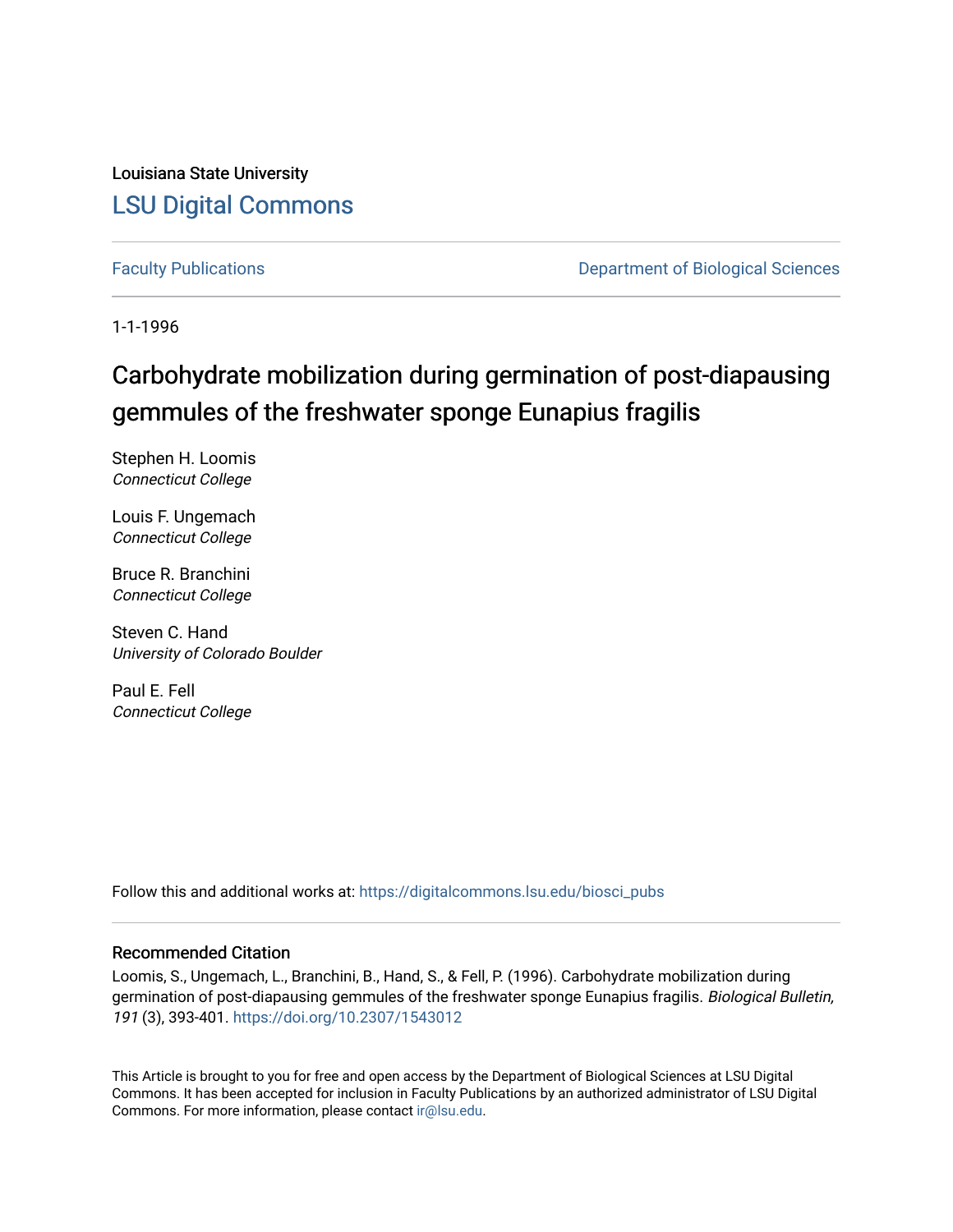## Carbohydrate Mobilization During Germination of Post-Diapausing Gemmules of the Freshwater Sponge Eunapius fragilis

STEPHEN H. LOOMIS', LOUIS F. UNGEMACH', BRUCE R. BRANCHINI', STEVEN C. HAND<sup>3</sup>, AND PAUL E. FELL<sup>1</sup>

<sup>1</sup>Department of Zoology, <sup>2</sup>Department of Chemistry, Connecticut College, New London, Connecticut 06320; and 3Department ofEP0 Biology, University of Colorado, Boulder, Colorado 80309-0334

Abstract. Post-diapausing gemmules of the freshwater sponge Eunapius fragilis were found to contain sorbitol and glycogen as their primary carbohydrates. The sorbito1 probably acts to increase the tolerance of the gemmules to freezing and desiccation. During germination, average sorbitol levels-measured as micromoles of sorbitol per gram of fresh weight of gemmule tissue  $(\mu \text{mol})$ gfw)—declined from a control value of 36  $\mu$ mol/gfw to about 4  $\mu$ mol/gfw. Concomitantly, average glycogen levels increased from a control value of 29  $\mu$ mol/gfw to a steady-state level of 62  $\mu$ mol/gfw. It is probable that glycogen is being synthesized at the expense of sorbitol. The breakdown of sorbitol was associated with an increase in the activity of sorbitol dehydrogenase from undetectable levels in dormant gemmules to a maximum of 0.2  $\mu$ mol/ min.mg protein after 30 h of exposure to 20°C. Aldose reductase activity remained constant throughout germination. These data support the hypothesis that the decrease in sorbitol levels is the result of an increase in the rate of catabolism by sorbitol dehydrogenase. The total activity of glycogen synthase did not change during germination; however, the activity of glucose-6-phosphate $d_{\text{intraation}}$ , nowever, the activity of gracese  $\sigma$  phosphate the activity of glucose-beam the activity of the activity of the control of the control of the independent of the control of the control of the control of the control of the control of the control of the control of the con than the activity of glucose-6-phosphate-independent glycogen synthase. Total glycogen phosphorylase activ- $\mu$ ity increased from a protein to  $\mu$ <sub>i</sub>  $\mu$  . The protein to  $\mu$ as mercased from about 1.0 minor/min. mg protein to  $3.6$  nmol/min mg protein during germination. At the same time, however, the percentage of glycogen phosphorylase  $a$  decreased from almost 100% to about 84%.

This decrease would attenuate the apparent increase in activity. CAMP levels remained constant throughout germination. The observed changes in the level of glycogen in the gemmules are not simply due to changes in the activity of either glycogen phosphorylase or glycogen synthase.

## Introduction

The life cycle of many freshwater sponges includes the formation of structures called gemmules. These consist of a mass of undifferentiated cells enclosed by a collagenous capsule. Gemmules are resistant to many environmental perturbations and are often produced as the sponge enters a period of environmental stress. For example, in southern New England the freshwater sponge Eunapius fragilis over-winters in the form of gemmules. After the sponge produces gemmules in the early fall, the adult tissue dies, leaving the gemmules attached to the substratum. In spring, the gemmules germinate to form the adult sponge again (Fell, 1987). In contrast, in temporary swamps in the southeastern United States the polary swamps in the southeastern United States the same species produces gemmules as the swamp uries in the summer. In this case the gemmules are exposed to hot, dry conditions and germinate when the swamps form again (Poirrier, 1969).  $T_{\text{min}}$  again (FOIFICI, 1909).

private changes with the dividend into the dividend into the dispius changes with time and can be divided into three distinct stages:  $(1)$  diapause,  $(2)$  quiescence, and  $(3)$  germination (Fell, 1987). As gemmules are formed by  $Euna$ pius fragilis, they are initially in diapause, a state of dormancy controlled by some as yet unknown endoge-

Received 10 October 1995; accepted 27 September 1996.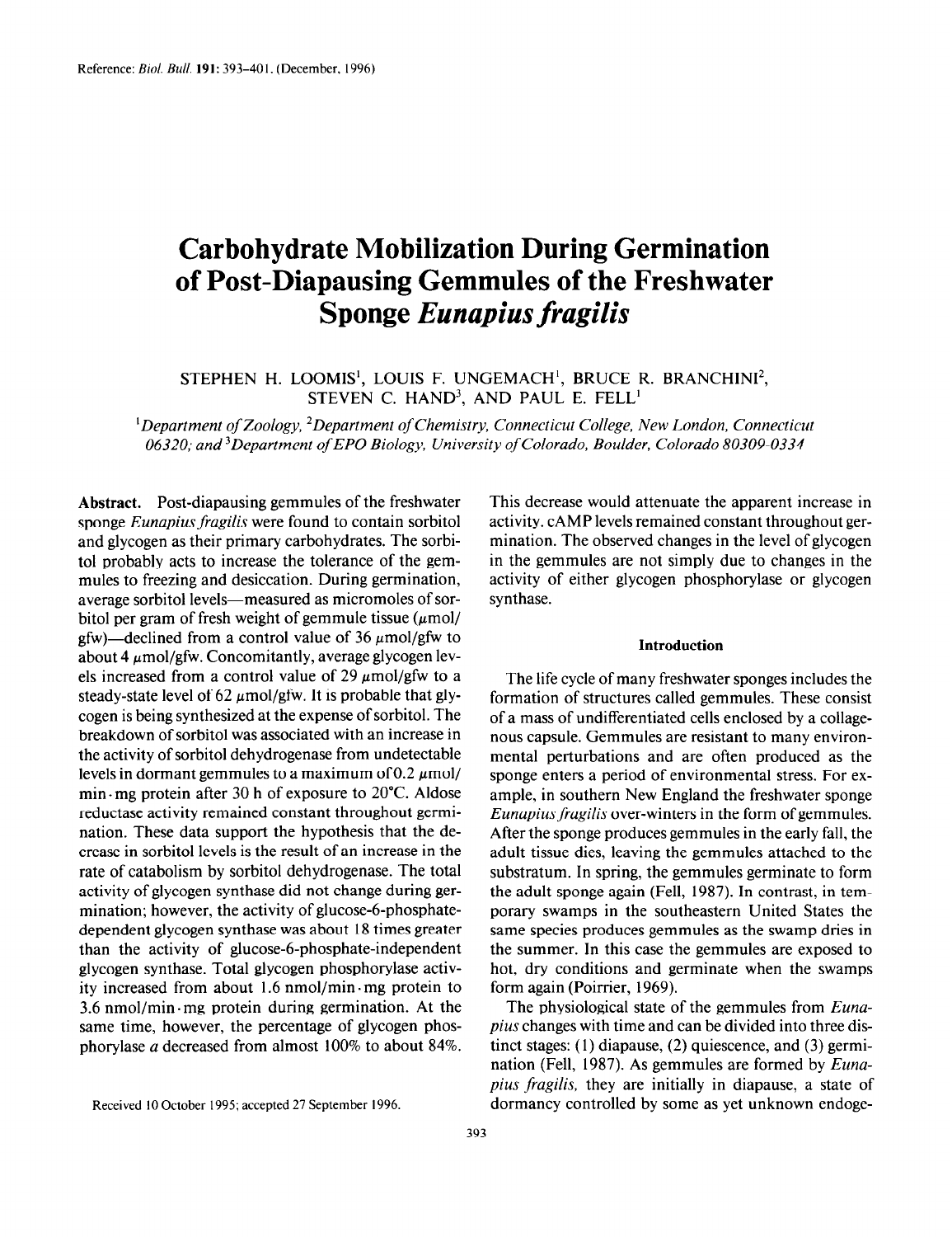nous factor or factors. In this state, the gemmules will not germinate even if exposed to favorable conditions. For example, gemmules that are collected in New England just after formation will not germinate when they are warmed to 20°C even if kept at that temperature for up to 4 months. Quiescence occurs in gemmules collected at least 3 to 4 months after formation. In this case, the metabolism and development of gemmules is simply being depressed by low temperature, and they will readily germinate when warmed to 20°C. Similarly, in the laboratory, diapause can be broken by exposing the gemmules to cold (5°C) for 4 to 5 months or by exposing them to 5°C for 4 to 6 weeks followed by desiccation for 7 days (Fell, 1987). The breaking of diapause represents a basic shift from endogenous control of dormancy to environmental control of quiescence.

Germination of gemmules represents the period of development leading from post-diapause quiescence to the differentiated adult sponge. In Eunapius, emergence of the adult sponge tissue from the gemmule occurs 42 to 50 h after exposure to 20°C. Very little is known of the biochemical changes that occur during germination. Almost all of the information about these changes is based on nonquantitative histochemical methods and is limited to compounds easily stained in thin section (Simpson, 1984). The purpose of this paper, therefore, is to identify the major carbohydrates present in the post-diapausing gemmules of Eunapius fragilis and to examine changes in the levels of these compounds during germination.

#### Materials and Methods

## Gemmules

Gemmules used for the measurement of possible energy sources during germination were collected from Gallop Pond in North Stonington, Connecticut, in late October of 199 1. Gemmules used in the enzyme studies were collected from Stony Brook in South Hadley, Massachusetts, during early February of 1992. All gemmules were kept at 5°C until June to ensure that diapause was broken.

## Germination experiments

Samples of gemmules ranging in size from 100 to 300 mg wet weight were placed in individual test tubes containing 10 ml of filtered stream water at 5°C. At the initiation of the experiment, the cold stream water was decanted from all of the gemmule samples and was reproduced from an or the general samples and was replaced by intered stream water at 20" $\sim$ . An samples we well aerated and maintained at  $20^{\circ}$ – $23^{\circ}$ C. Periodically, the stream water was decanted from three of the gemmule samples, which were then homogenized according to the protocol for the particular experiment (as outlined below).

## Extraction of carbohydrates

Glycogen. Glycogen was extracted from the gemmules with cold 80% ethanol. Gemmules (300 mg) were ground under liquid nitrogen in a mortar and pestle. The powder was transferred to 50-ml centrifuge tubes and the liquid nitrogen was allowed to evaporate. Five milliliters of 80% ethanol was added to the centrifuge tubes containing the powdered gemmules and was mixed thoroughly on a vortex mixer. The ethanol solution was placed at 4°C overnight to allow all of the glycogen to precipitate and was then centrifuged at  $10,000 \times g$  for 20 min. The supernatant was retained for ethanol-soluble carbohydrate measurement and the pellet was washed twice more with 2 ml of cold 80% ethanol. The washings were combined with the original supernatant. The final pellet was dissolved in 5 ml of 30% KOH and heated to 100°C in a boiling water bath. After the sample was cooled to room temperature, 7.5 ml of 80% ethanol was added, and the glycogen was precipitated at 4°C overnight. Glycogen was collected by centrifuging the sample at  $10,000 \times g$  for 20 min and the resulting pellet was washed twice more with cold 80% ethanol. The pellet was dried under nitrogen, then dissolved in 5 ml distilled water; the amount of glycogen in the solution was measured using the anthrone method of Umbreit et a/. (1972). The amount of glycogen measured using this method was not significantly different from that measured by the amyloglucosidase-based assay.

## Identification of ethanol-soluble carbohydrates

High-performance liquid chromatography (HPLC). The combined supernatant from the ethanol extraction was dried under nitrogen, redissolved in either  $H<sub>2</sub>O$  (for HPLC) or  $D_2O$  (for NMR) and filtered through a 0.45- $\mu$ m filter prior to further analysis. Initial identification of carbohydrates in these samples was determined by HPLC using a Waters Radial-Pak silica cartridge modified with tetraethylenepentamine according to the methods of Hendrix et al. (1981). Carbohydrates were detected using an LDC/Milton Roy RefractoMonitor III.

Nuclear magnetic resonance (NMR). The ethanol-soluble carbohydrates were further characterized by 'Hand 13C-NMR on a Bruker AC250 NMR. 'H- and "C-NMR spectra were measured at 250.1 and 62.9 MHz and chemical shift values are reported relative to the inand chemical state values are reported relative to the  $\frac{1}{2}$  $\frac{1}{2}$  $\frac{1}{2}$  $\frac{1}{2}$  $\frac{1}{2}$  $\frac{1}{2}$  $\frac{1}{2}$  $\frac{1}{2}$  $\frac{1}{2}$  $\frac{1}{2}$ sulfonate (DSS).<br>Sorbitol. Sorbitol in the ethanol-soluble fraction was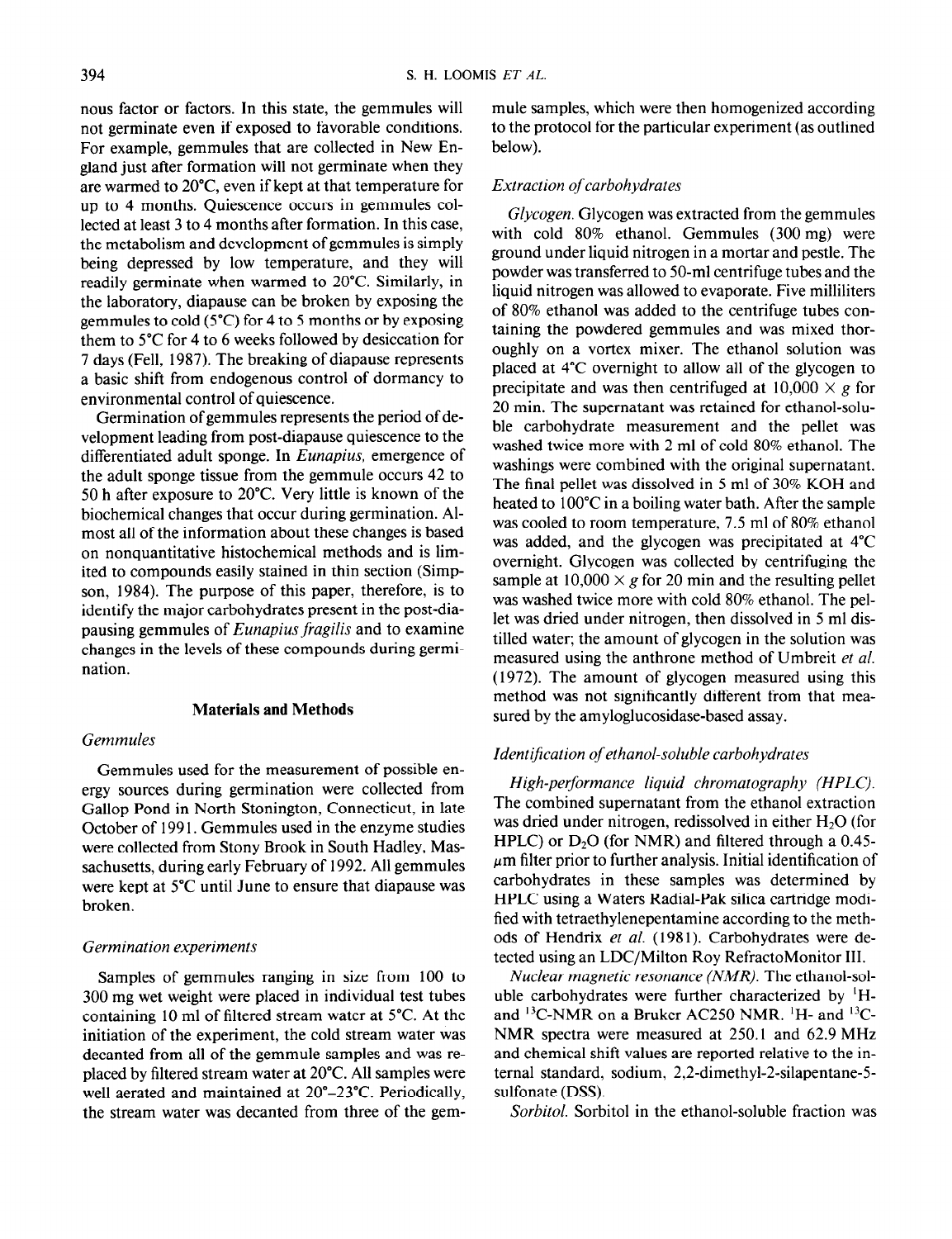measured enzymatically using the method of Bergmeyer et al. ( 1974). The incubation solution contained 1 unit of sorbitol dehydrogenase and 1.2 mM NADH in 200 mM sodium phosphate buffer, pH 9.5, in a total volume of 2.0 ml. The amount of sorbitol was measured by incubating aliquots (50  $\mu$ ) of standards and samples in the incubation medium for 30 min and measuring the change in absorbance at 340 nm.

## Enzyme assays

Sorbitol dehydrogenase. Sorbitol dehydrogenase activity was measured at 25°C in extracts of gemmules according to a modification of the method of Wolff ( 1955). Gemmules ( 100 mg) were homogenized in a Tenbroek homogenizer in 300  $\mu$ l of grinding buffer (20 mM Tris-HCl, pH 7.32). The homogenate was centrifuged at  $10,000 \times g$  for 10 min and an aliquot (100  $\mu$ l) of the supernatant was placed in 1.7 ml of assay buffer, resulting in a final concentration of 300  $\mu$ M NAD in 100 mM Tris-HCl, pH 9.0. A baseline rate was recorded, and the assay was then initiated by the addition of  $200 \mu l$  of 1.5 M sorbitol (150 mM final concentration). Activity was followed by measuring the rate of change in the absorbance at 340 nm.

Aldose reductase. Aldose reductase activity in extracts of gemmules was measured at 25°C using a modification of the method of Velle ( 1975). Gemmules were homogenized as described in the methods for sorbitol dehydrogenase and an aliquot (100  $\mu$ ) of the protein solution was placed in 1.6 ml of an assay buffer, resulting in a final concentration of 330  $\mu$ MNADPH in 300 mM Tris-HCl, pH 7.5. A baseline rate was recorded, and the assay was initiated by the addition of 300  $\mu$ l of 100 mM glyceraldehyde (45 mM). Activity was followed by measuring the rate of change in the absorbance at 340 nm. Aldose reductase has a broad substrate specificity and will catalyze the reduction of a number of aldoses (Hayman and Kinoshita, 1965). Glyceraldehyde (which results in the synthesis of glycerol) was used as a substrate in these assays instead of glucose (which results in the synthesis of sorbitol) to obtain increased sensitivity (Hayman and Kinoshita, 1965).

Glycogen synthase. Glycogen synthase activity was measured at 25°C in extracts of gemmules according to a modification of the methods of Mendicino et al. (1975).  $G = \frac{1}{2000}$  memogenized in  $(300 - 1)$  $\frac{1}{50}$  mm Trist-Hermann  $\frac{1}{50}$  m  $\frac{1}{50}$  mm  $\frac{1}{50}$  mm  $\frac{1}{50}$  mm  $\frac{1}{50}$  mm  $\frac{1}{50}$  mm  $\frac{1}{50}$  mm  $\frac{1}{50}$  mm  $\frac{1}{50}$  mm  $\frac{1}{50}$  mm  $\frac{1}{50}$  mm  $\frac{1}{50}$  mm  $\frac{1}{50}$  mm  $\frac{1}{50}$  m 50 mM Tris-HCl, pH 7.5, containing  $0.3 M$  sucrose, 20 mM 2-mercaptoethanol, and 5 mM EDTA. The homogenate was centrifuged at  $10,000 \times g$  for 10 min and an aliquot (100  $\mu$ l) of the supernatant was added to 0.21 ml of an assay buffer, resulting in a final concentration of 117 mM Tris-HCl, pH 7.5, 29 mM cysteine, and

100 mg/ml of glycogen. Glucose-6-phosphate-dependent activity was measured by the addition of glucose-6 phosphate to the assay solution to a final concentration of 11.8 mM. The assay was initiated by the addition of UDP- $[{}^{14}C]$ -glucose to a final concentration of 4.3 mM (specific radioactivity of 50,000 cpm/ $\mu$ mole). The assay was terminated after 30 min by the addition of 1 ml of 10% trichloroacetic acid. The resulting solution was centrifuged at  $10,000 \times g$  for 10 min. The supernatant was removed and added to 4 ml of 95% ethanol  $(-20^{\circ}C)$  to precipitate the glycogen. The glycogen was pelleted by centrifuging at  $10,000 \times g$  for 10 min. The supernatant was discarded and the glycogen pellet was dissolved in 1 ml distilled water. The glycogen was reprecipitated twice more by adding 4 ml of 95% ethanol  $(-20^{\circ}C)$  to this solution, followed by centrifugation. The amount of  $14^{\circ}$ C incorporated into the glycogen from UDPG during the incubation period was measured in a liquid scintillation counter.

Glycogen phosphorylase. Glycogen phosphorylase activity was measured at 25°C in extracts from gemmules according to a modification of the method of Mendicino et al. (1975). Gemmules (100 mg) were homogenized in 300  $\mu$ l of 50 mM imidazole buffer (pH 7.0), containing 10 mM magnesium chloride,  $2 \text{ mM}$  EDTA, 0.01% bovine serum albumin, and 1% glycogen. The solution was centrifuged at  $10,000 \times g$  for 10 min and the supernatant was retained for the assay. Total activity was measured in 1 ml of 50 mM imidazole, pH 7.0, containing 10 mM magnesium chloride, 2 mM EDTA, 0.0 1% bovine serum albumin,  $1.1\%$  glycogen, 70 mM potassium phosphate, 300  $\mu$ M NADP, 10  $\mu$ M glucose-1,6-diphosphate, 4 mM AMP, 1 unit phosphoglucomutase, and 1 unit glucose-6-phosphate dehydrogenase. When phosphorylase  $b$  was measured, the AMP was omitted. The assay was initiated by the addition of 100  $\mu$  of the protein solution. Activity was determined by measuring the rate of change in the absorbance at 340 nm. Protein concentration in extracts used for all enzyme assays was determined according to the methods of Peterson ( 1977).

 $cAMP$  assay. Adenosine  $3'$ ,5' cyclic monophosphate  $(cAMP)$  in extracts from gemmules of *Eunapius fragilis* was measured using an <sup>125</sup>I radioimmunoassay according to the methods outlined in the Rianen (Dupont Medical Products) Assay System. Samples were prepared by homogenizing 30 mg of gemmules in 0.5 ml of cold  $(480)$  6% triangloroacetic action action. Camp recovery during ex- $(\tau \epsilon)$  or differentiately acid. CANTE recovery during  $\epsilon$ traction was determined by adding about  $0.1$  pmol  $(4,000 \text{ CPM})$  of <sup>3</sup>H cAMP to the homogenate as an internal standard. The extracts were centrifuged at  $2500 \times$ g for 15 min, and the supernatant was extracted four times with 2.5 ml of water-saturated ether. The aqueous layers were then dried under a stream of air at  $70^{\circ}$ C. The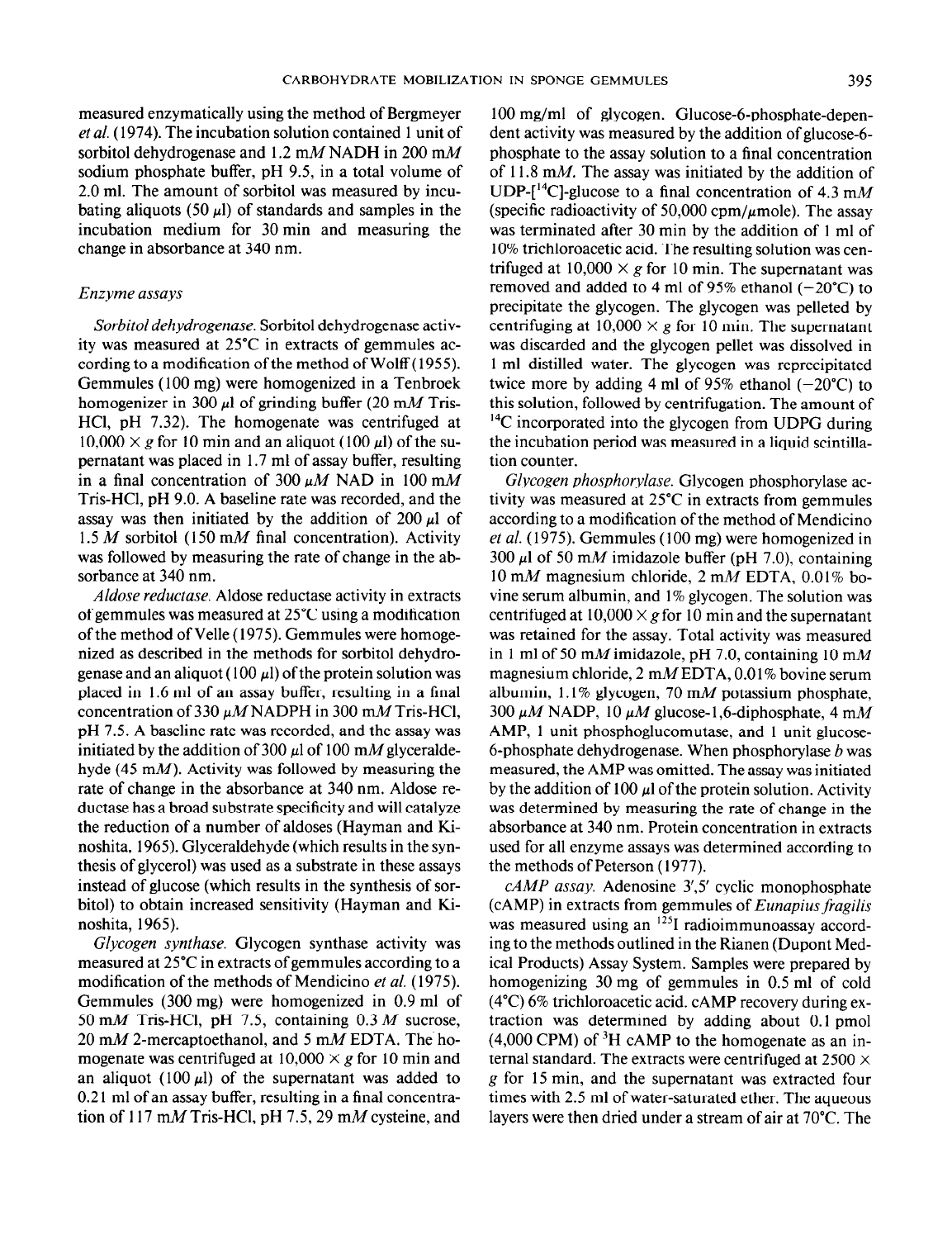resulting residue was dissolved in 0.5 ml of the radioimmunoassay assay buffer, and CAMP concentrations were measured in 100- $\mu$ l aliquots of this solution.

Statistical analysis. Statistical differences among treatments were assessed by analysis of variance. Values are expressed as means  $\pm$  1 SE.

## Results

## Ethanol-soluble carbohydrates

HPLC analysis of the ethanol-soluble fraction showed a single peak that co-eluted with sorbitol and remained single when spiked with authentic sorbitol (data not shown). Because it is difficult to exclude the presence of other six-carbon polyols solely on the retention times on the HPLC column, we used  $^1$ H- and  $^13$ C-NMR, which together can distinguish the isomeric hexitols, to further analyze the ethanol-soluble fraction. The spectra for both  ${}^{1}$ H- and  ${}^{13}$ C-NMR were virtually identical to the spectra, obtained under identical acquisition conditions, for authentic sorbitol (Fig. 1). The chemical shifts for <sup>13</sup>C-NMR are shown in Table I. Further, there were no additional peaks in the spectra, eliminating the possibility of other compounds being present. Based on the HPLC and NMR data, it is clear that sorbitol comprises the major ethanol-soluble carbohydrate in post-diapause gemmules.

Sorbitol levels determined by sorbitol dehydrogenase and expressed as micromoles per gram of fresh gemmule tissue  $(\mu \text{mol/gfw})$  declined rapidly in germinating gem-



**Figure 1.** TH-NMR spectra of authentic sorbitol (A) and the ethanol-soluble fraction of *Eunapius frag ilis* gemmules (B) and <sup>13</sup>C-NMR spectra of authentic sorbitol (C) and the ethanol-soluble fraction of *Eunapius fragilis* gemmules (D).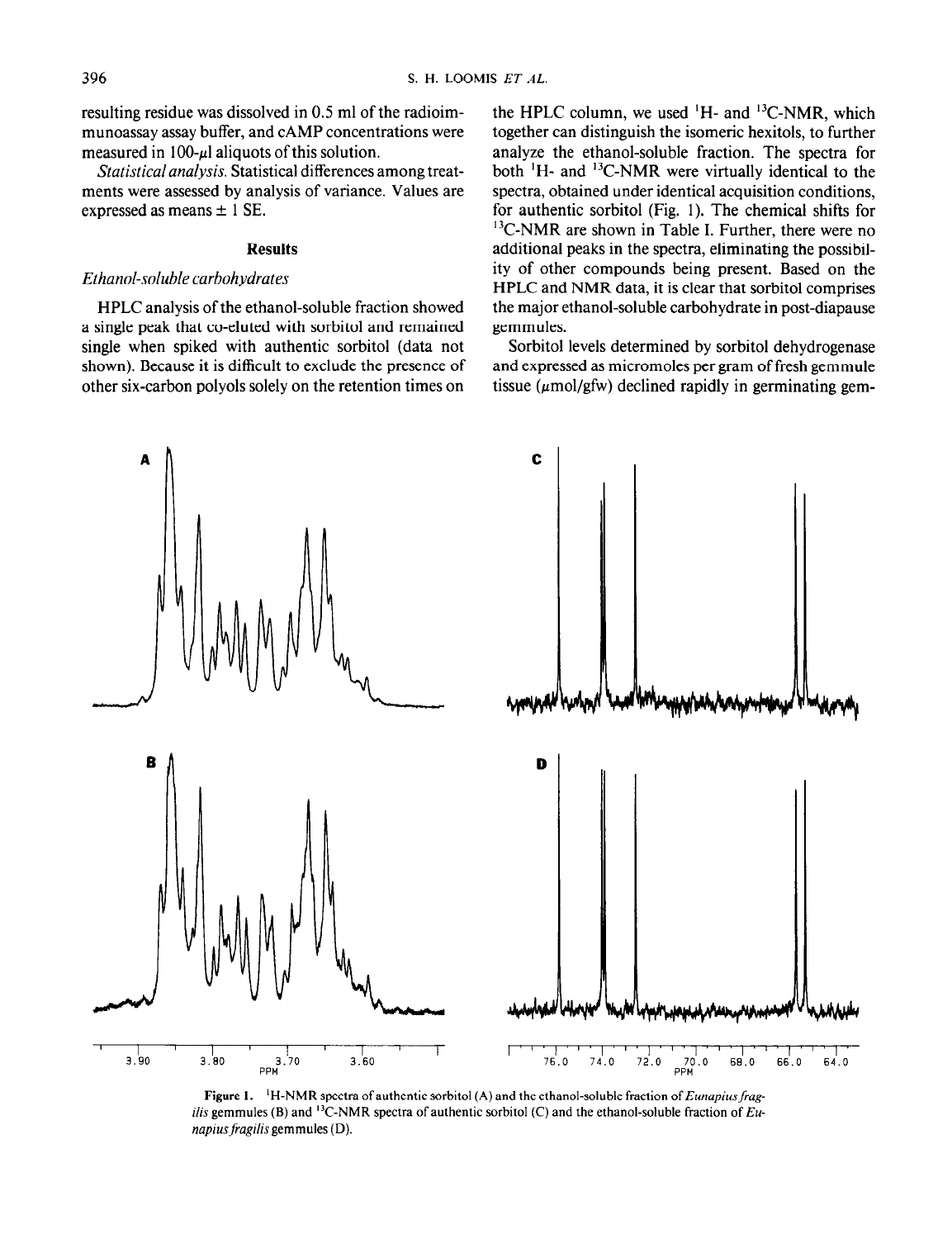$^{13}$ C-NMR chemical shifts measured downfield from the internal standard DSS in  $D_2O$  of authentic sorbitol and the ethanol soluble fraction from gemmules of Eunapius fragilis

| Sample<br>E. fragilis extract | ${}^{13}$ C chemical shifts |      |      |      |      |      |
|-------------------------------|-----------------------------|------|------|------|------|------|
|                               | 65.3                        | 65.7 | 72.5 | 73.8 | 74.0 | 75.8 |
| Sorbitol                      | 65.2                        | 65.7 | 72.5 | 73.8 | 73.9 | 75.8 |

mules—from a maximum of about 36  $\mu$ mol/gfw to a steady-state level of about 4  $\mu$ mol/gfw by 36 h (Fig. 2). Sorbitol remained constant over the same time in gemmules maintained at 5°C. Concomitant with the decline in sorbitol, there was a significant increase in glycogen content measured by anthrone—from about 29  $\mu$ mol hexose equivalents/gfw to about 62  $\mu$ mol hexose equivalents/gfw (Fig. 3). As with the sorbitol, glycogen levels remained constant when gemmules were maintained at 5°C.

#### Enzyme activities

Sorbitol dehydrogenase activity was undetectable in the quiescent gemmules. During gemmule germination at 20°C activity increased dramatically to a maximum of 0.2  $\mu$ mol/min  $\cdot$  mg protein at 36 h (Fig. 4). Between 36 and 48 h, the activity declined again, to about  $0.05 \mu$ mol/min·mg protein. In contrast, the activity of aldose reductase remained at about  $8 \mu$ mol/min. mg protein throughout germination (Fig. 4).

Total glycogen phosphorylase activity increased by a factor of 2.3 during germination—from a low of 1.6 to a high of  $3.7 \text{ nmol/min} \cdot \text{mg}$  protein (Fig. 5). Maximal activity occurred by 42 h. The percentage of glycogen phosphorylase a declined from a maximum of 100% in quiescent gemmules to a minimum of 84% at 42 h. In contrast to changes in glycogen phosphorylase activity, there were no significant changes in the activity of either the glucose-6-phosphate-dependent or the glucose-6 phosphate-independent glycogen synthase during germination (Fig.  $6$ ). The activity of the glucose-6-phosphatedependent glycogen synthase is 18 times greater than the activity of the glucose-6-phosphate-independent glycogen synthase. Note, however, that the total glycogen phosphorylase activity is three times higher than the glucose-6-phosphate-independent glycogen synthase activity and one-fourth of the activity of the glucose-6-phosphate-dependent glycogen synthase activity.

CAMP concentrations did not change significantly during the germination of gemmules of Eunapius frag*ilis,* ranging from  $3.6 \pm 0.7$  to  $4.0 \pm 0.8$  pmol/mg protein.

## Discussion

Germination of Eunapius fragilis gemmules under the conditions described here occurs during the first 42 to 50 h following exposure to 20°-23°C. During that time, sorbitol levels decline dramatically and glycogen levels increase. It is possible that the sorbitol is being used to synthesize glycogen. Indeed, the changes in the two carbohydrates—measured as micromoles per gram of fresh



Figure 2. Changes in the levels of sorbitol in gemmules of *Eunapius fragilis* during germination. Values are expressed as means  $\pm 1$  SE (*n* = 3).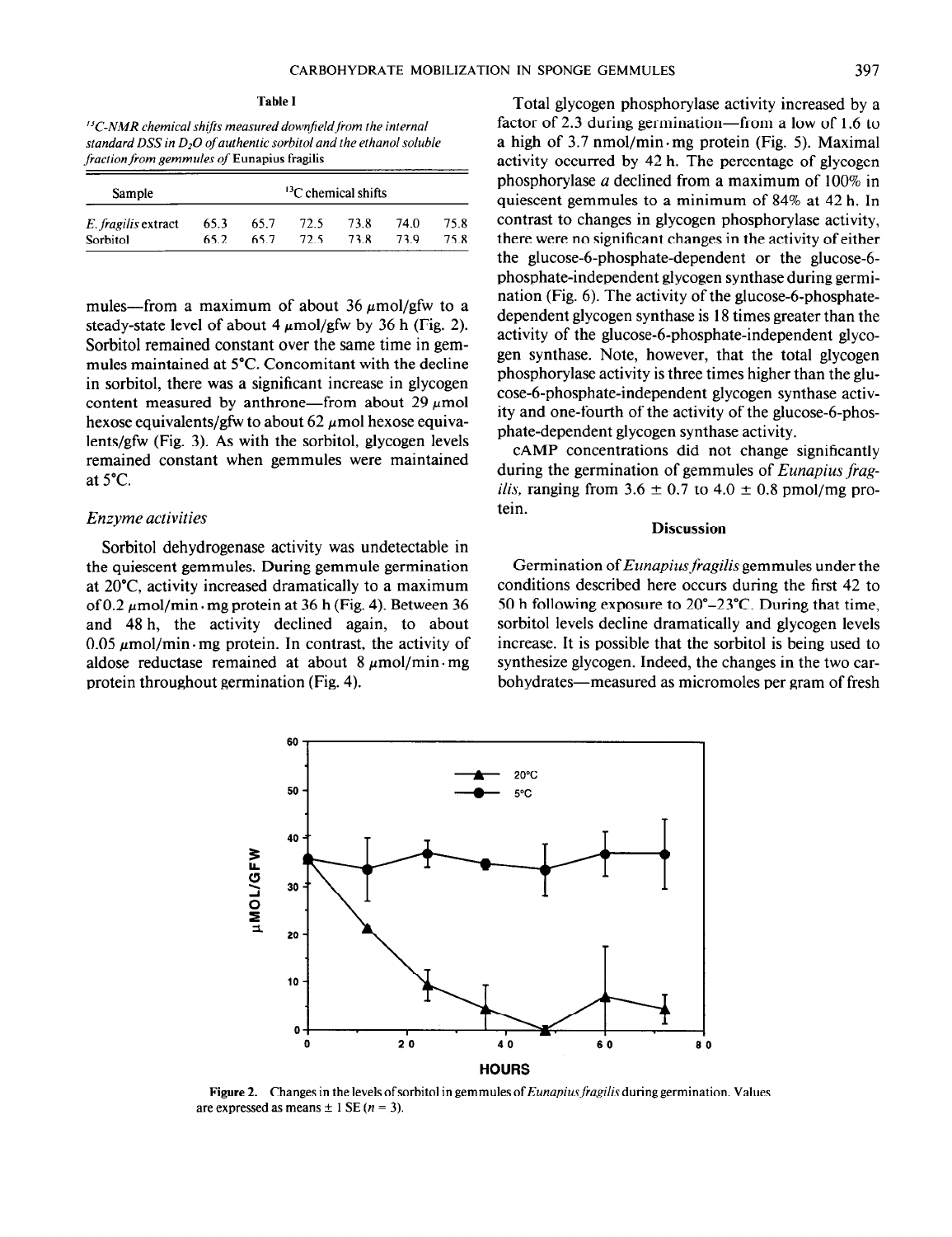

Figure 3. Changes in the levels of glycogen in gemmules of Eunapius fragilis during germination. Values are expressed as means  $\pm$  1 SE (n = 3).

weight of gemmule tissue ( $\mu$ mol/gfw)—balance one an- ing invertebrates; for example, during the first few hours

other very closely: sorbitol decreases by 32  $\mu$ mol/gfw of germination, the osmotic pressure of gemmules of (from an average control value of 36  $\mu$ mol/gfw to an av- Spongilla lacustris drops precipitously (Rasmont, 1975). erage steady-state level of 4  $\mu$ mol/gfw), and glycogen in-<br>Rasmont (1975) attributed this reduction in osmotic creases by 33  $\mu$ mol/gfw (from an average control value pressure to the resynthesis of glycogen from an unidentiof 29  $\mu$ gfw to an average steady-state value of 62  $\mu$ mol/ fied low molecular weight precursor. Also, in insect largfw). The synthesis of glycogen from a carbohydrate pre- vae, the synthesis of glycerol and sorbitol during cursor is consistent with observations for other develop- exposure to cold occurs at the expense of glycogen, and



**Figure 4.** Changes in the activity of sorbitor denyarogenase and aldose reductase in germinates of  $\mu$ *napius fragilis* during germination. Assay conditions are as outlined in the Materials and Methods section.<br>Values are expressed as means  $\pm 1$  SE (*n* = 3).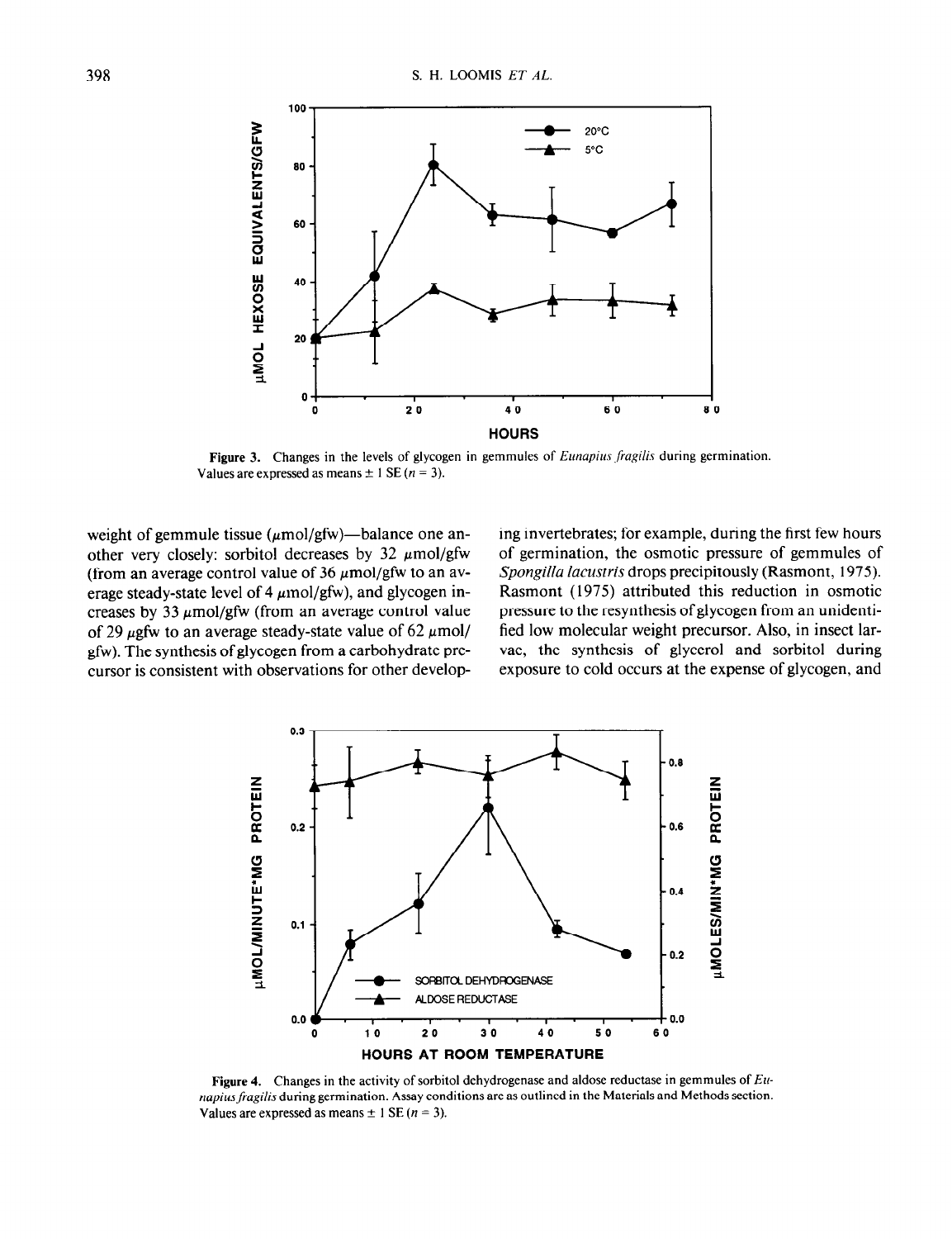

Figure 5. Changes in the activity of total glycogen phosphorylase and the percentage of glycogen phosphorylase  $a$  in gemmules of Eunapius fragilis during germination. Assay conditions are as outlined in the Materials and Methods section. Values are expressed as means  $\pm 1$  SE (n = 3).

during subsequent warming, glycogen levels are subse- emergence (Clegg, 1964). This is not the case for Eunap-

quently restored at the expense of sorbitol (Storey and ius fragilis, however. The amount of sorbitol breakdown Storey, 1983). Clegg (1964) reports that during the pre- can just account for the amount of glycogen synthesized. emergence development of Artemia salina cysts, treha-<br>Calorimetric measurement of heat dissipation of the lose is utilized to synthesize glycogen and glycerol during gemmules of *Eunapius fragilis* shows that the energy development. In this case, the decrease in trehalose can flow of gemmules increases dramatically during germiaccount for all of the synthesis of glycogen and glycerol nation (Loomis et al., 1996). Clearly, another source of plus the oxygen consumption measured during pre- energy must be available during germination. This



Figure 6. Changes in the activity of glucose-6-phosphate-dependent and glucose-6-phosphate-independent glycogen synthase in gemmules of *Eunapius fragilis* during germination. Assay conditions are as outlined in the Materials and Methods section. Values are expressed as means  $\pm 1$  SE (n = 3).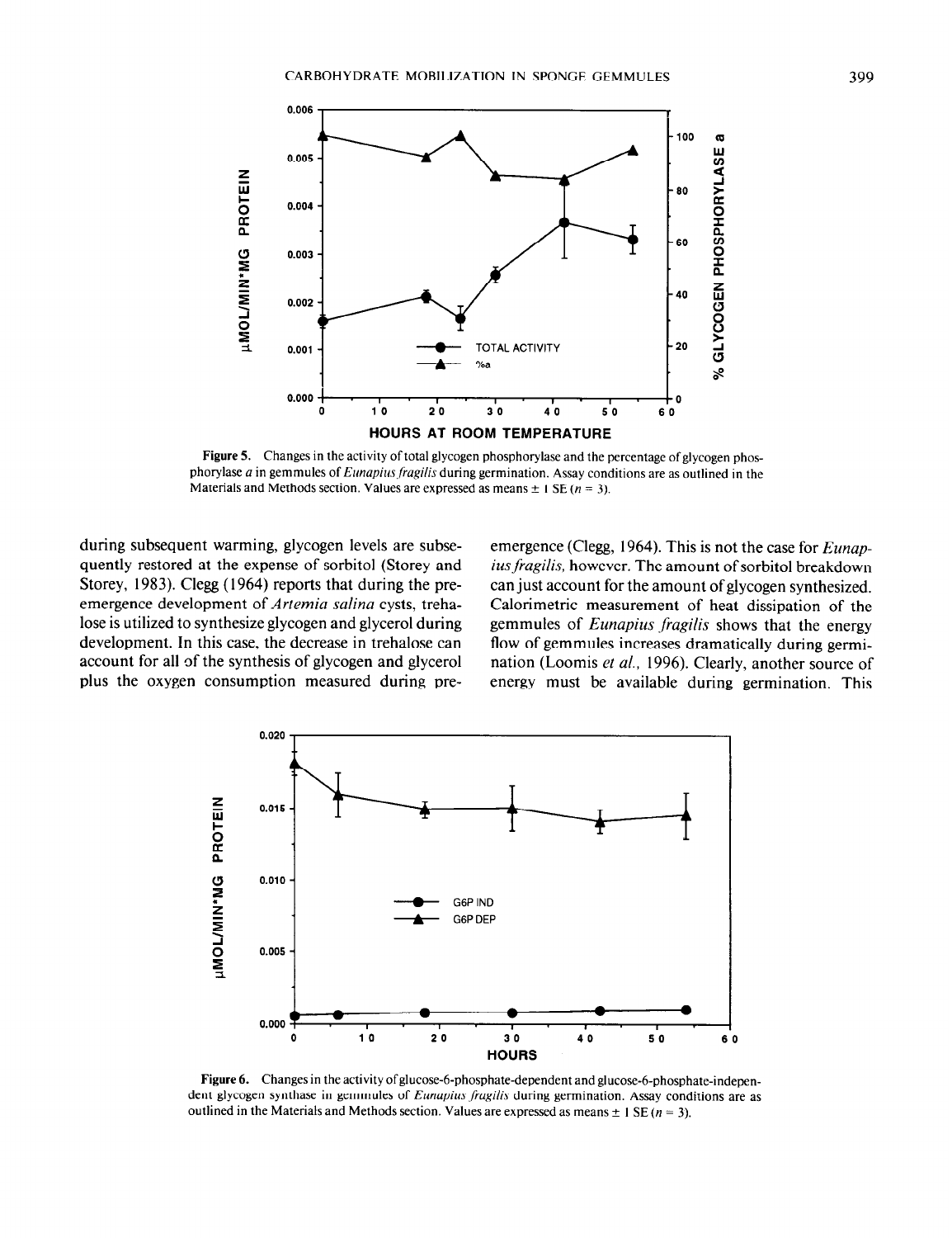source of energy is most probably nutrients contained in yolk platelets. The thesocytes of gemmules are packed with yolk platelets, and these platelets begin to shrink about 24 h after the initiation of germination in Spongilla lacustris (Simpson, 1984).

Using histological techniques, De Vos (1977) has shown that glycogen is present in the early stages of gemmule formation and later disappears. This is consistent with the lower levels of glycogen measured in post-diapausing gemmules of Eunapius fragilis. It may be that the glycogen originally present is used to synthesize sorbitol during development of gemmules, although this has yet to be determined.

Sorbitol is a well-known cryoprotectant produced during the winter in insects (see Lee, 1989; Baust et al., 1985, for reviews), and it probably imparts increased freezing and desiccation tolerance to gemmules of Eunapius fragilis. In fact, gemmules of Eunapius fragilis are remarkably tolerant to freezing and desiccation (Fell, 1990; Boutselis et al., 1990). For example, post-diapausing, fully hydrated gemmules will germinate following a 30 day exposure to  $-72^{\circ}$ C (Boutselis *et al.*, 1990), and they survive air-drying for several weeks (Fell, 1990). lncreased tolerance to cold and desiccation is no doubt important for the survival of Eunapius fragilis since this species is found in environments that can dry in the summer (such as swamps in the southeastern United States) and freeze in the winter (such as ponds and streams in the northeastern United States).

To begin to understand the biochemical mechanisms controlling the breakdown of sorbitol and the synthesis of glycogen during germination in Eunapius fragilis gemmules, we measured the activities of the proximate enzymes responsible for catabolism and anabolism of each of these compounds. Of course such analyses do not rule out modulations in other auxiliary enzymes that may also contribute to the altered mobilization of carbohydrate stores.

Sorbitol breakdown may result from an increase in the activity of sorbitol dehydrogenase (the catabolic enzyme), a decrease in the activity of aldose reductase (the anabolic enzyme), or both. In Eunapius, sorbitol breakdown during the germination of gemmules appears to be the result of an increase in the activity of sorbitol dehy- $\sigma$  and  $\sigma$  and  $\sigma$  are  $\sigma$  and  $\sigma$  activity of bottless activity underhast. The activity of this enzyme increases from  $\frac{0.2}{0.2}$  pmoleculation is even in quiescent germinates to more than  $\alpha$ ,  $\mu$  and  $\mu$  more protein during the m  $\alpha$  so it of setting nation; during the same period, more than 95% of the sorbitol breakdown occurs. Aldose reductase activity remains unchanged throughout germination. Therefore, mains unchanged imoughout germination. Therefore, increased calabolic capacity could account for the observed changes in sorbitol levels during germination. The increase in maximal activity of the catabolic enzyme, sorbitol dehydrogenase, could be the result of either de novo synthesis of the enzyme or catalytic activation via covalent modification during the early stages of germination; it is still unclear whether one or both of these processes are responsible.

Similarly, glycogen synthesis could result from an increase in the activity of glycogen synthase (the anabolic enzyme), a decrease in the activity of glycogen phosphorylase (the catabolic enzyme), or both. In Eunapius, there is no clear indication whether any of these possibilities occur. Glycogen synthase activity, whether dependent on or independent of glucose-6-phosphate, remains unchanged during germination. Total glycogen phosphorylase activity, on the other hand, increases during germination, but this increase is at least partly nullified by the conversion of some of the active glycogen phosphorylase  $a$  form to its inactive  $b$  form. Similarly, there are no changes in the concentration of CAMP (this paper), ATP or AMP (Loomis et al., 1996) that could promote allosteric or covalent changes in vivo in glycogen phosphorylase and glycogen synthase. Indeed, the relatively high concentrations of CAMP may keep most of the glycogen synthase in the glucose-6-phosphate-dependent form. These data are in contrast with results from Spongilla lacustris gemmules in which cAMP levels are dramatically reduced during the first 2 h of exposure to 20°C (Simpson and Rodan, 1976). Simpson ( 1984) has suggested that the reduction is due to the combination of a decrease in adenylate cyclase activity and an increase in CAMP phosphodiesterase activity. In Spongilla, the low levels of CAMP could result in a decrease in the breakdown of glycogen through the inhibition of glycogen phosphorylase.

Clearly, other control mechanisms that do not involve changes in CAMP must be responsible for the synthesis of glycogen in gemmules of Eunapius fragilis. It is possible that changes in the concentration of glucose-6-phosphate during germination could increase the rate of glycogen synthesis by allosterically activating the glucose-6 phosphate-dependent glycogen synthase. We are examining this possibility.

#### Acknowledgments

This work was supported by NSF grants DCB-90 18579 and IBN 9306652 to SCH.

#### Literature Cited

- Baust, J. G., R. R. Rojas, and M. D. Hamilton. 1985. Life at low temperatures: representative insect adaptations. Cryo. Lett. 6: 199-210.
- $B = \frac{1}{2}$  $\sum_{i=1}^{n}$ 1323-1326 in Methods in Enzymatic Analysis, H. U. Bergmeyer, ed. Academic Press, New York.
- Boutselis, N. J., P. E. Fell, and S. H. Loomis. 1990. Low tempera-